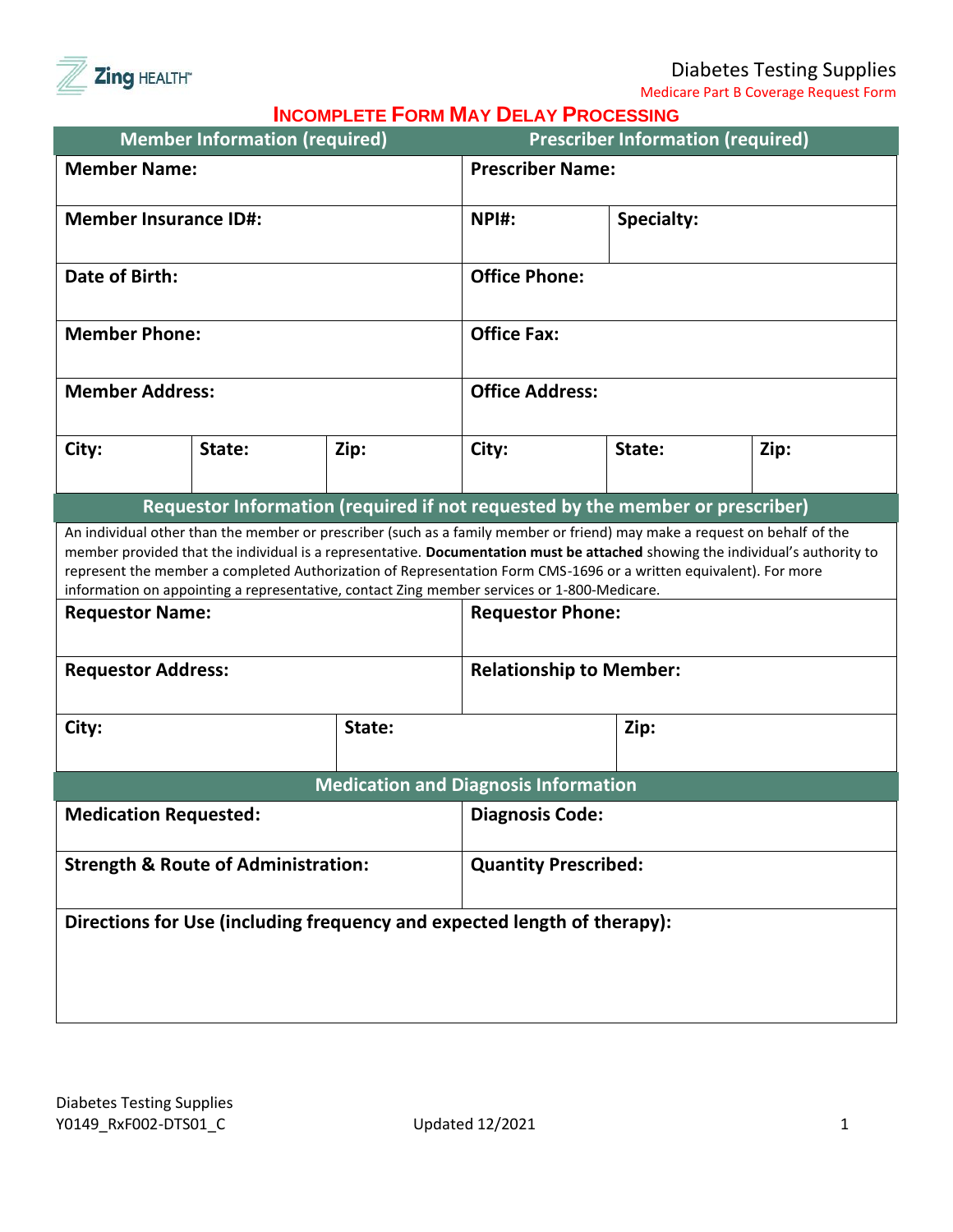

Medicare Part B Coverage Request Form

| Please answer the questions below                                                                                                                                                                                                                                                                                  |
|--------------------------------------------------------------------------------------------------------------------------------------------------------------------------------------------------------------------------------------------------------------------------------------------------------------------|
| 1. Is this request for an expedited review? $\Box$ Yes $\Box$ No<br>If the requestor or prescriber believe that waiting up to 72 hours for a standard decision could seriously harm the<br>member's life, health, or ability to regain maximum function, an expedited decision (within 24 hours) can be requested. |
| 2. Does the patient have diabetes, gestational diabetes, prediabetes or on a concomitant drug that may<br>affect blood sugar levels? $\Box$ Yes $\Box$ No                                                                                                                                                          |
| 3. Please indicate the requested brand of diabetes testing supply:<br>$\Box$ Contour $\Box$ OneTouch $\Box$ ReliOn $\Box$ True Metrix                                                                                                                                                                              |
| 4. Has the patient tried Accu-Chek or FreeStyle brand diabetes testing supplies? $\Box$ Yes $\Box$ No                                                                                                                                                                                                              |
| If NO, please describe the clinical rational or patient limitations to the covered brand products:                                                                                                                                                                                                                 |
|                                                                                                                                                                                                                                                                                                                    |
|                                                                                                                                                                                                                                                                                                                    |
| <b>Submission Information</b>                                                                                                                                                                                                                                                                                      |
|                                                                                                                                                                                                                                                                                                                    |
| Date: the contract of the contract of the contract of the contract of the contract of the contract of the contract of the contract of the contract of the contract of the contract of the contract of the contract of the cont                                                                                     |
| Please Note:                                                                                                                                                                                                                                                                                                       |
| This request may be denied or dismissed unless all required information is received                                                                                                                                                                                                                                |
| For questions, please contact Zing Customer Service at 1-866-946-4458<br>$\bullet$                                                                                                                                                                                                                                 |
| The prescriber's office will receive a response via fax<br>$\bullet$                                                                                                                                                                                                                                               |
| Request forms can be submitted via fax, email or mail:<br>$\bullet$                                                                                                                                                                                                                                                |
| Fax Number: 1-844-946-4458                                                                                                                                                                                                                                                                                         |
| Email: prior_auth@myzinghealth.com                                                                                                                                                                                                                                                                                 |
| Mail: Zing Health                                                                                                                                                                                                                                                                                                  |
| <b>Attn: Prior Authorization</b>                                                                                                                                                                                                                                                                                   |
| P.O. Box 6589                                                                                                                                                                                                                                                                                                      |
| Chicago, IL 60606                                                                                                                                                                                                                                                                                                  |
| Authorization Period: 1 Year - subject to formulary change and member eligibility.                                                                                                                                                                                                                                 |
| * PLEASE FAX COMPLETED FORM TO: 844-946-4458 OR EMAIL TO PRIOR AUTH@MYZINGHEALTH.COM *                                                                                                                                                                                                                             |

subject to protection under law, including the Health Insurance Portability and Accountability Act (HIPAA). This message is intended for the sole use of the individual or entity to whom it is addressed. If you are not the intended recipient, you are notified that any

Diabetes Testing Supplies Y0149\_RxF002-DTS01\_C Updated 12/2021 2